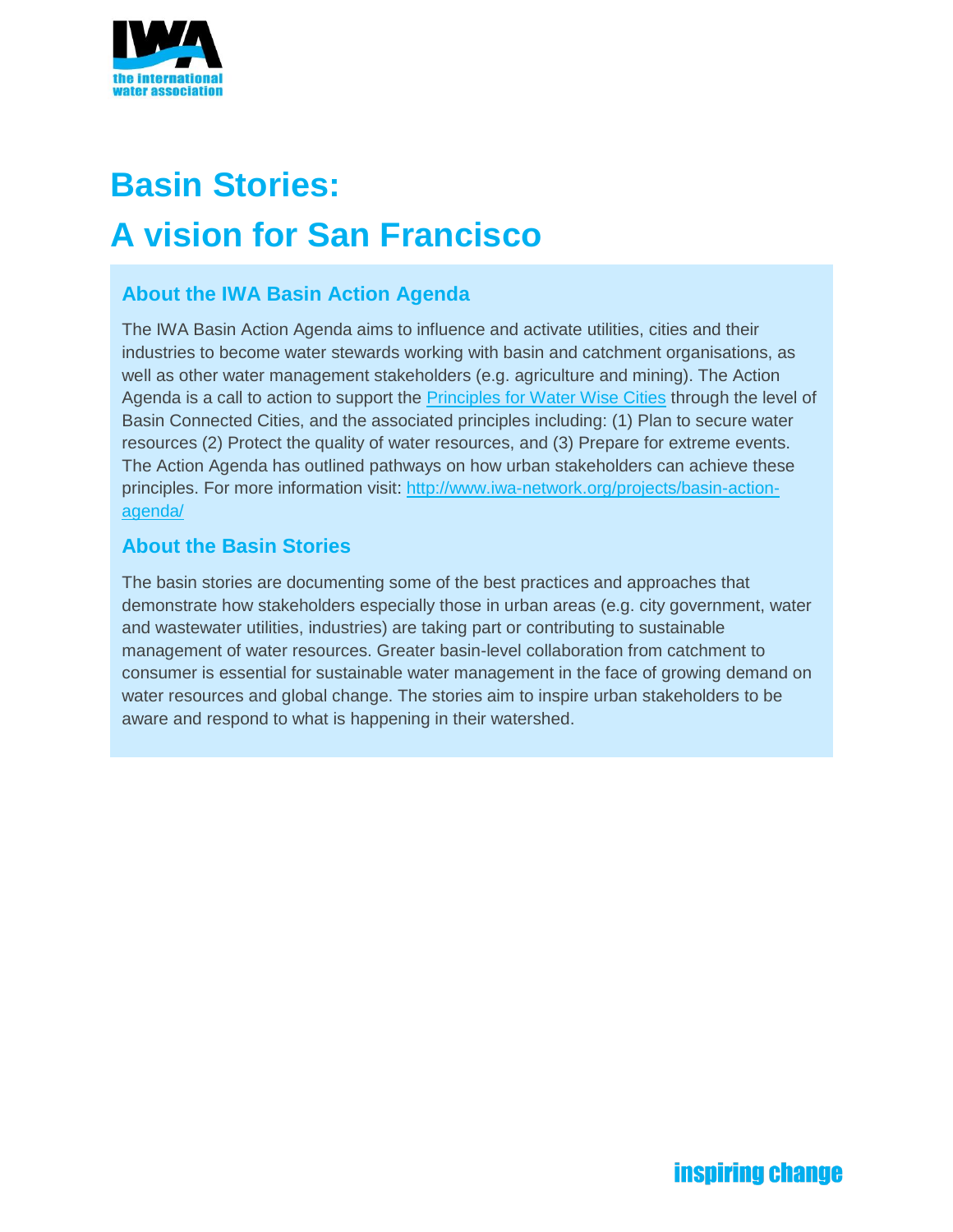# **OneWaterSF-Holistic water management from downtown San Francisco to Sierra Nevada**

Contributed by: Paula Kehoe, SFPUC

The San Francisco Public Utilities Commission (SFPUC) provides high quality, efficient, and reliable water, power, and wastewater services to millions of people but are faced with key challenges from natural disasters and climate variabilities such as severe flood and droughts. As response to these challenges, 'OneWaterSF' was established as an integrated planning and implementation approach to manage water resources for long-term resiliency and reliability, meeting both community and ecosystem needs. This approach is a move away from operating within traditional water, wastewater, and energy boundaries to more holistic resource management. Some highlights of the OneWaterSF accomplishments include taking advantage of local water supply through groundwater projects, rainwater harvesting and water recycling. The learning opportunities from this program can also help cities transition to developing projects and programs that provide multiple benefits, conserve resources and promote ecosystem health.

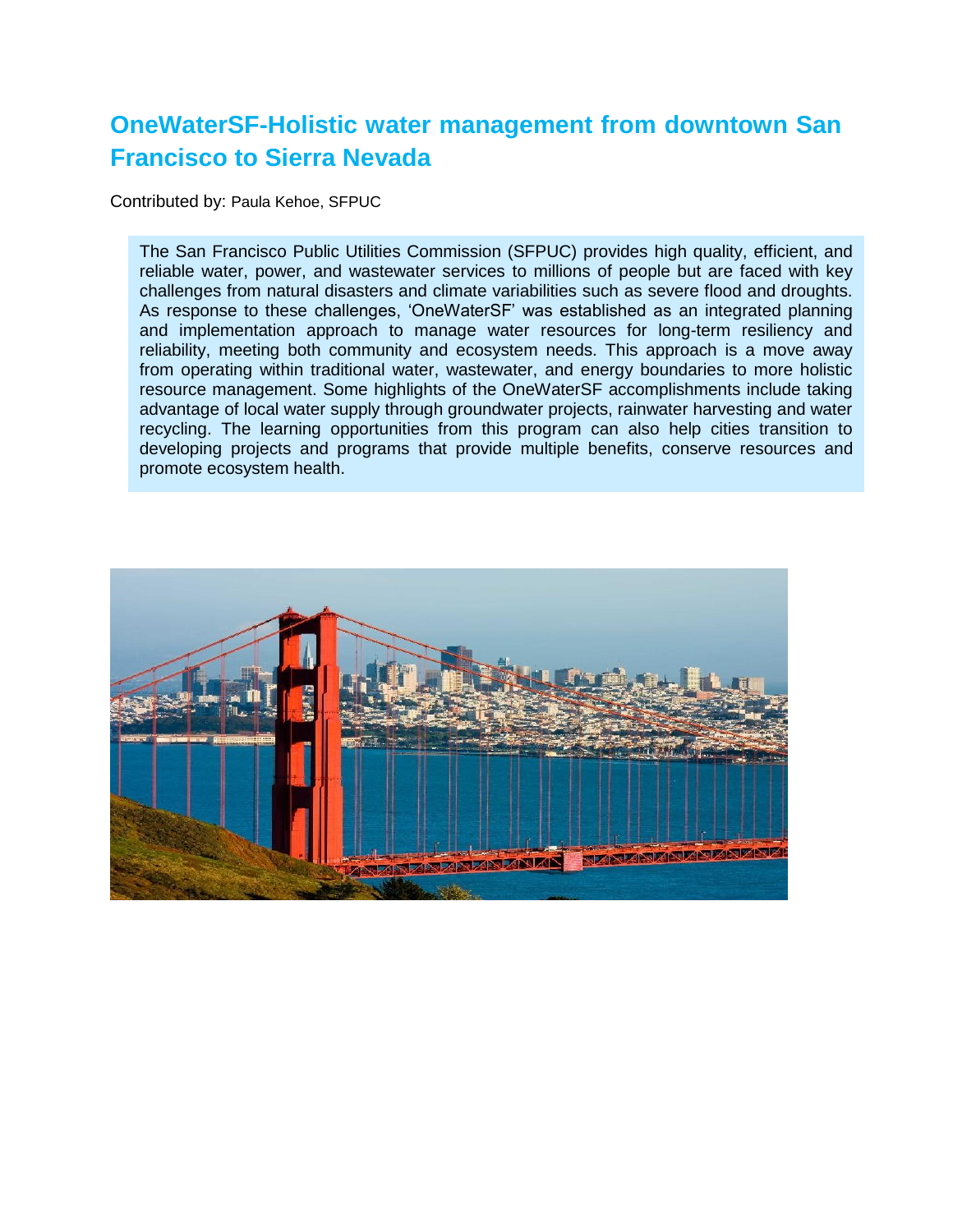#### **Problem**:

- Climate change (floods and droughts)
- Natural disasters (Earthquake and wildfires)
- Population growth

#### **Solution**:

An integrated planning and implementation approach to managing finite water resources for long-term resiliency and reliability, meeting both community and ecosystem needs.

#### **Geographic information**

Country: USA

City population: 860,000

Water Service to 2.7 million

Basin area: more than 75,000 square miles



#### **Problem**

The San Francisco Public Utilities Commission (SFPUC) is responsible for providing drinking water and wastewater services directly to customers in San Francisco (SFPUC, 2018). In addition, they provide wholesale water service in three Bay Area counties, and emissions-free power to San Francisco's municipal departments and other customers. The utility aims to provide services which are not only efficient and reliable but also ensure sustainability. The onset of climate uncertainties remains a major challenge to their operations. Frequent and severe droughts in California threaten the stability of existing water supplies, and intense storms overwhelm the sewer system. There are also natural disasters such as earthquakes or wildfires in the surrounding watersheds which means it is necessary to plan for disruptions in service that may occur due to these disasters. This has resulted in a decline in water quality and increased demand for limited water resources.

#### **Solution: OneWaterSF**

The San Francisco Public Utilities Commission (SFPUC) has cultivated a shift in thinking about water and energy resource management. As response to these complex challenges, 'OneWaterSF' was established as a guiding approach for integrated water resource management. This approach is a move away from operating within traditional water, wastewater, and energy boundaries to more holistic resource management.

San Francisco has implemented many reforms and innovations in the urban space with regards to water management, household water saving, wastewater recovery for irrigation, and public awareness raising. The scope for sustainable water management, however, exceeds the city boundaries. Both upstream and downstream catchment areas are included in the strategic planning and management of water supply and nature conservation through the 'Watershed and Environmental Improvement Program' (WEIP).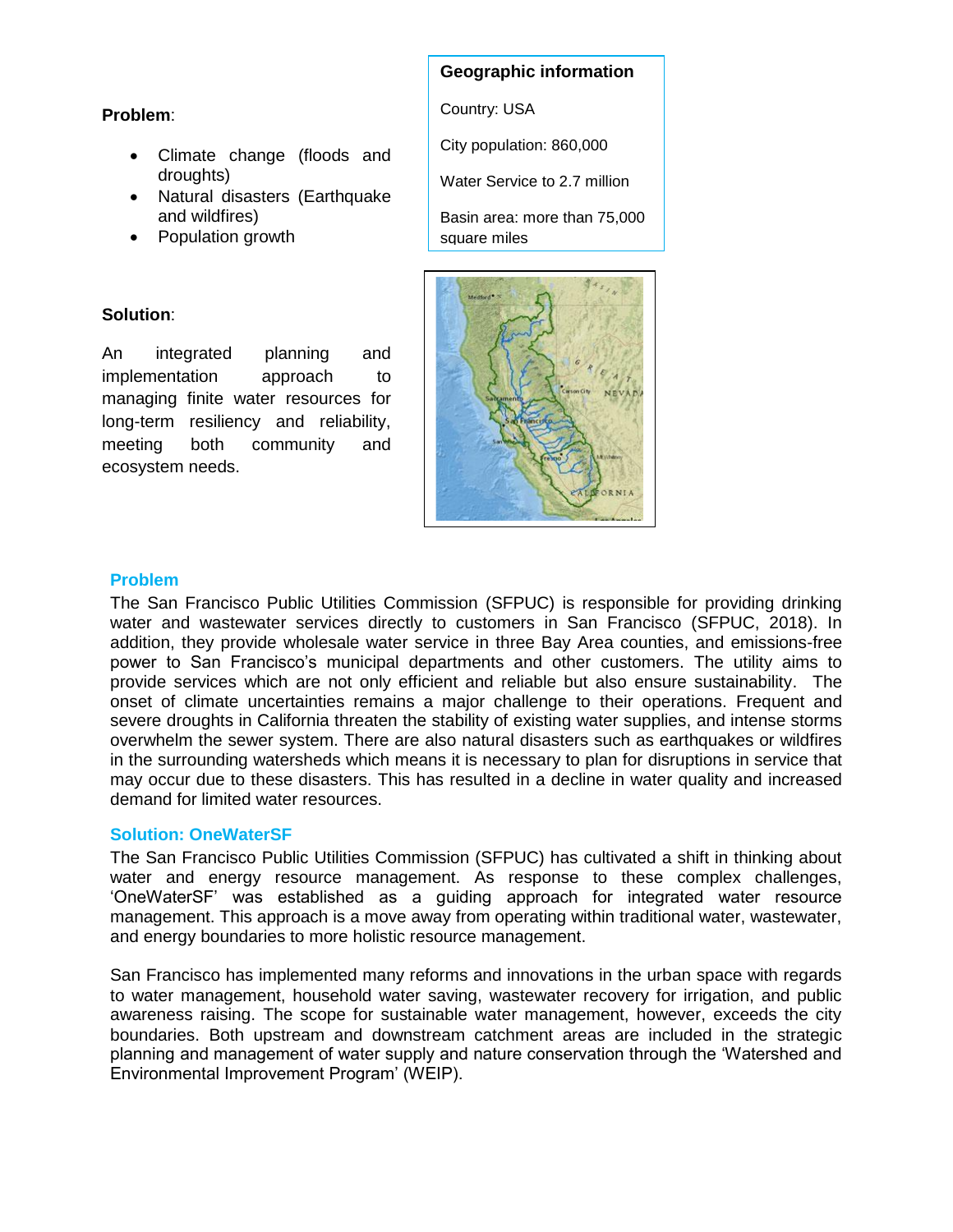The WEIP is a long-term, landscape-level, and ecosystem-based strategy guiding the management of watershed activities. The goal of the WEIP is to protect and restore lands and natural resources that affect or are affected by the operation of the SFPUC water supply system. Although the highest priority for the WEIP is to permanently protect watershed lands, the programme is also involved in enhancing public awareness of watershed resources, their protection, and restoration. This process includes stakeholders in the catchment for example providing education opportunities related to water quality, water supply, conservation and environmental stewardship issues.

SFPUC also investigates how their nutrient-rich bio-solids from wastewater processing can be fed back into soils. Bio-solids provide nutrients for plants to grow, and also help the soil to absorb and store water. Adding this side product from wastewater treatment to the ground (e.g. on farm land or plantations) is a good source of fertilizer, while at the same time a way to combat climate change and making California more resilient to droughts.

#### **Lessons learned**

The SFPUC tested various projects and programs, or initiatives, through a OneWaterSF lens to begin developing a framework and help plan for subsequent years of implementation.

The OneWaterSF Vision and Guiding Principles serve as the foundation for developing and implementing projects and programs that advance OneWaterSF. With the OneWaterSF initiatives, silos are broken down and collaboration is encouraged both within the SFPUC and externally through partnerships with industry, academia and the community. The learning opportunities can also help cities transition to ecologically friendly water, food, energy, and waste systems. The following are highlights of three OneWaterSF accomplishments (OneWaterSF, 2018):

#### **1. Taking Advantage of High-Quality Local Supply.**

With 85 percent of water supply located over 250 kilometers away; the SFPUC recognized the value of both local water supplies and high quality groundwater located within San Francisco. The San Francisco Groundwater Supply Project reduces dependence on the regional water system and supplements our surface water supplies on a local scale. A second groundwater project, the Regional Groundwater Storage and Recovery Project, will enhance water reliability during periods of drought by providing additional groundwater to San Francisco and neighboring communities when it is needed the most.

#### **2. Re-thinking Rainfall.**

Rainwater Harvesting from small rain barrels to large cisterns, reduces potable water for irrigation and helps reduce runoff from entering the combined sewer system during storm events. Additionally, the San Francisco Storm Water Management Ordinance, the SFPUC encourages green infrastructure and design into residential and commercial development projects.

#### **3. Reducing Potable Water with Water Recycling.**

Water is too precious a resource to use just once. Treated effluent from the water treatment and recovery plants offers a new water source for various purposes. The SFPUC is moving ahead with centralized and decentralized water treatment systems to collect wastewater and graywater for non-potable applications such as toilet flushing and irrigation. With growing scarcity of water, and wet years interspersed with extended periods of drought, the SFPUC is advancing the science of purified water with a pilot project that takes treated wastewater from within the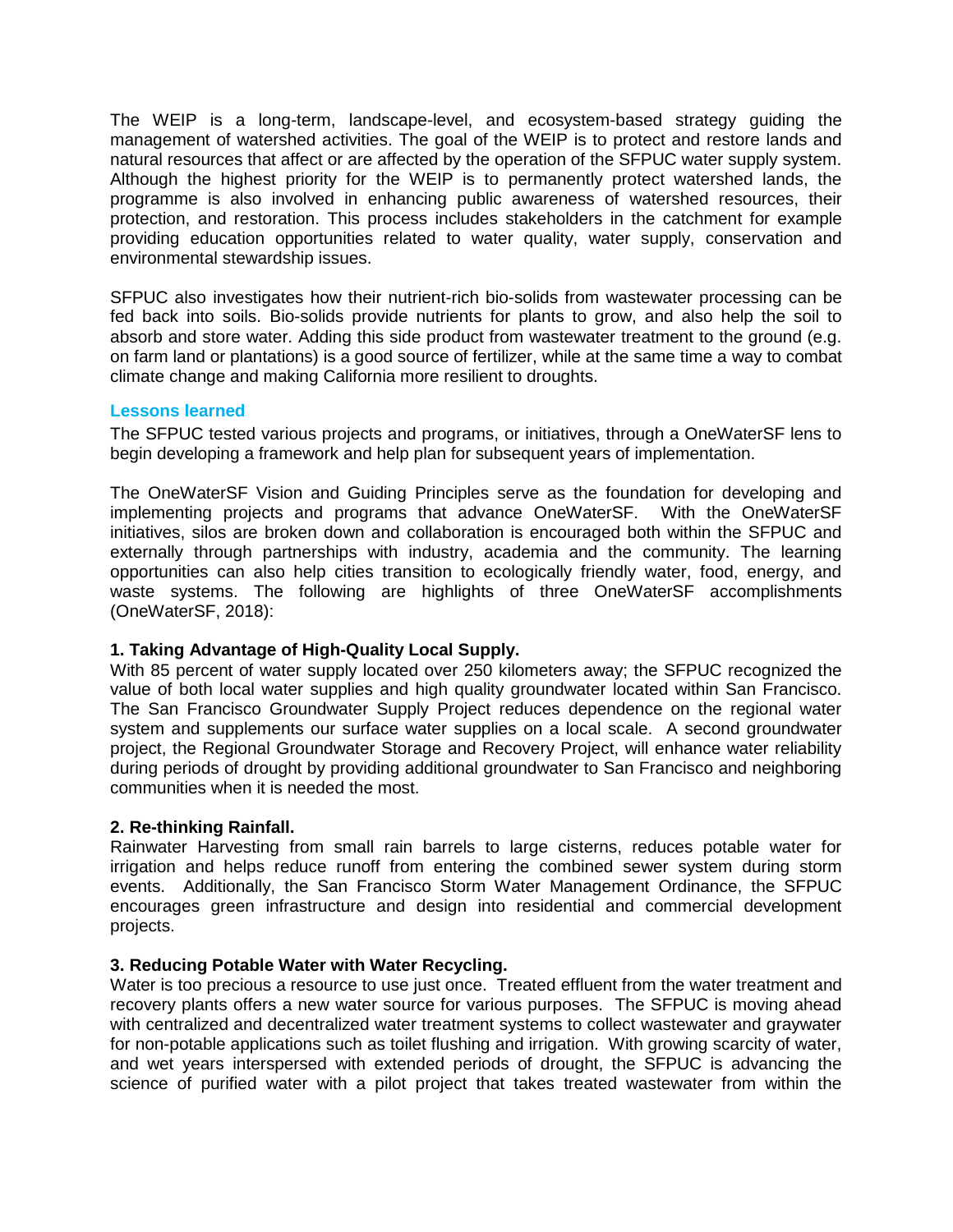SFPUC headquarters and further treats it to meet drinking water standards with advanced technologies.

In the future, expanding the vision of the OneWaterSF, promoting the use of technology and matching the right resources to the right use are the strategic focus areas of this new approach. In spite of the numerous challenges ahead SFPUC is committed to implement new opportunities for utilizing and managing our finite water and energy resources.

The OneWaterSF Vision and Guiding Principles serve as the foundation for developing and implementing projects and programs that advance OneWaterSF. This approach collectively improves communication amongst stakeholders bringing about innovative solution to maximize efficient use of resources. Some highlights of the OneWaterSF accomplishments include taking advantage of local water supply through groundwater projects, rainwater harvesting and water recycling. The learning opportunities from this program can also help cities transition to ecologically friendly water, food, energy, and waste systems.

In the future, expanding the vision of the OneWaterSF, promoting the use of technology and matching the right resources to the right use would be the strategic focus areas of this new approach. In spite the numerous challenges ahead SFPUC is committed to implement new opportunities for utilizing and managing our finite water and energy resources.

#### What are the Drivers for Action?

*For more information on the Drivers for Action visit the [Action Agenda for Basin-Connected Cities](file:///C:/Users/katharinec/Dropbox%20(IWAHQ)/SPA1/1.%20Basins%20of%20the%20Future/0.%20BoF%20programme/Basin%20stories/IWA%20has%20recently%20released%20the%20Action%20Agenda%20for%20Basin-Connected%20Cities%20which%20was%20launched%20at%20the%20IWA%20World%20Water%20Congress.%20The%20agenda%20builds%20on%20the%20Principles%20for%20Water%20Wise%20Cities,%20with%20a%20focus%20on%20how%20cities%20can%20be%20active%20water%20stewards%20in%20their%20wider%20water%20basins.%20To%20learn%20more%20visit%20-%20http:/www.iwa-network.org/press/the-action-agenda-for-basin-connected-cities/)*

| <b>Extreme Events</b>                                     | <b>Declining water quality</b>                            | <b>Water availability</b>             |
|-----------------------------------------------------------|-----------------------------------------------------------|---------------------------------------|
| $\boxtimes$ Public health hazards                         | $\boxtimes$ High operating costs                          | $\boxtimes$ Water supply disruption   |
| $\boxtimes$ Damage to infrastructure                      | $\Box$ Loss of credibility and trust                      | $\boxtimes$ Constraints to growth     |
| $\Box$ Economic activities and<br>supply chain disruption | $\boxtimes$ Environmental, cultural and<br>health impacts | $\boxtimes$ Declining quality of life |

#### Pathways for Action

*For more information on the Pathways for Action visit the [Action Agenda for Basin-Connected Cities](file:///C:/Users/katharinec/Dropbox%20(IWAHQ)/SPA1/1.%20Basins%20of%20the%20Future/0.%20BoF%20programme/Basin%20stories/IWA%20has%20recently%20released%20the%20Action%20Agenda%20for%20Basin-Connected%20Cities%20which%20was%20launched%20at%20the%20IWA%20World%20Water%20Congress.%20The%20agenda%20builds%20on%20the%20Principles%20for%20Water%20Wise%20Cities,%20with%20a%20focus%20on%20how%20cities%20can%20be%20active%20water%20stewards%20in%20their%20wider%20water%20basins.%20To%20learn%20more%20visit%20-%20http:/www.iwa-network.org/press/the-action-agenda-for-basin-connected-cities/)*

| <b>Assessment</b>                                                | <b>Planning</b>                                                     | Implementation                                             |
|------------------------------------------------------------------|---------------------------------------------------------------------|------------------------------------------------------------|
| $\Box$ Investment in data &<br>information systems               | $\boxtimes$ Risk-based approach to<br>planning                      | Integration of natural<br>infrastructure                   |
| $\Box$ Linking traditional water<br>management with science      | $\boxtimes$ Water allocation mechanisms                             | $\boxtimes$ Economic and financing<br>mechanisms           |
| $\Box$ Invest in values to<br>motivate water decision-<br>making | $\boxtimes$ Stakeholder participation in<br>planning and management | $\boxtimes$ Building partnerships from<br>catchment to tap |
|                                                                  | $\boxtimes$ Aligning urban development<br>with basin management     | Digital Technologies                                       |